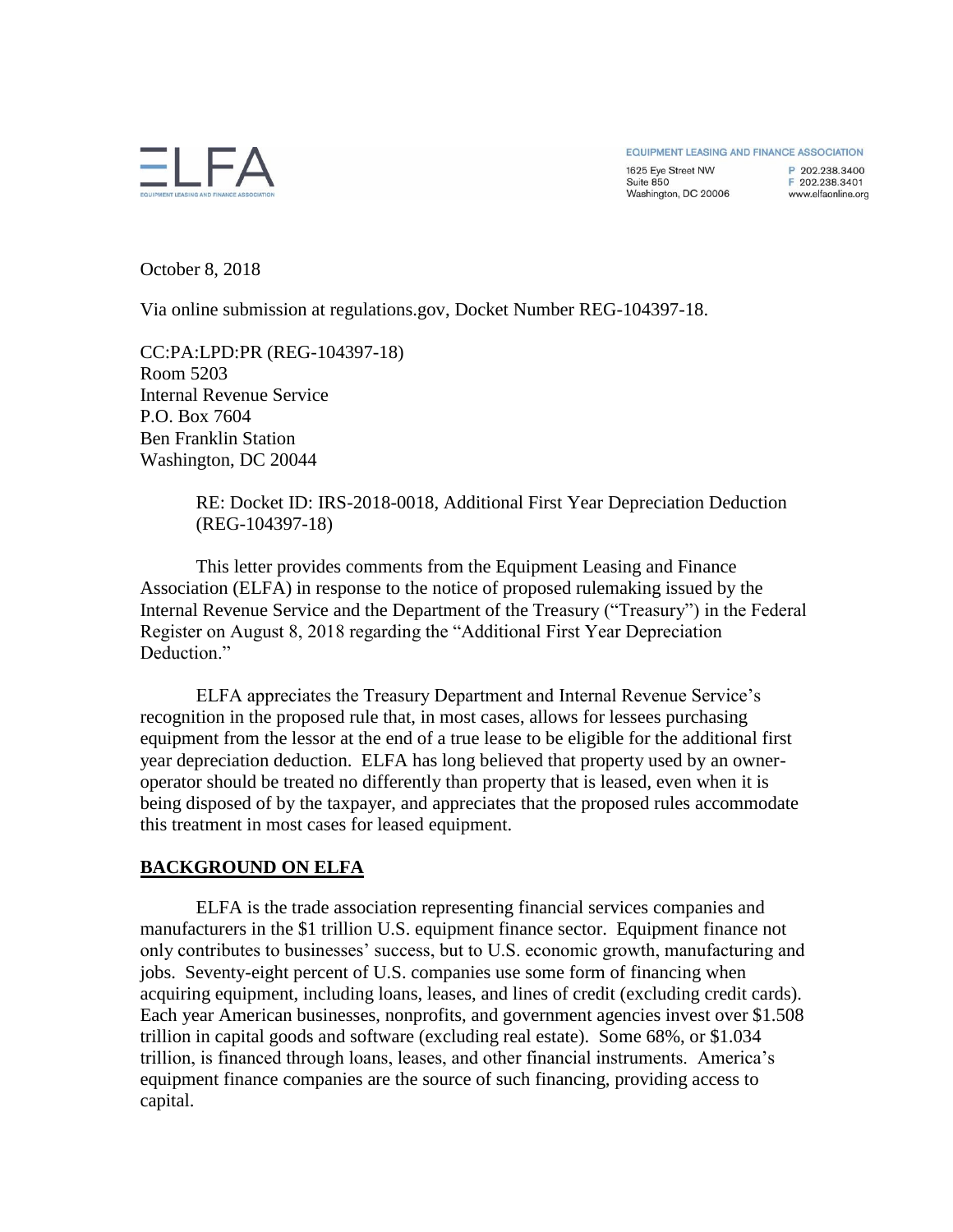ELFA represents more than 575 member companies, including many of the nation's largest financial services companies and manufacturers and their associated service providers, as well as regional and community banks and independent, medium, and small finance companies throughout the country. ELFA member companies finance the acquisition of all types of capital equipment and software, including agricultural equipment; IT equipment and software; aircraft; manufacturing and mining machinery; rail cars and rolling stock; vessels and containers; trucks and transportation equipment; construction and off-road equipment; business, retail, and office equipment; and medical technology and equipment. The customers of ELFA members range from Fortune 100 companies to small and medium sized enterprises to governments and nonprofits.

ELFA represents virtually all sectors of the equipment finance market and its members see virtually every type of equipment financing transaction conducted in the United States and every type of funding available to providers of equipment finance. ELFA members who are service providers to the equipment finance industry (such as lawyers, accountants, trustees and vendors) have a unique vantage point of seeing scores of financial transactions from initial concept to final payout and from the perspective of both the borrower/issuer and lender/investor/funding source. ELFA truly is at the heart of equipment finance in the United States and our member companies provide lease, debt, and equity funding to companies of all sizes.

## **SALE-LEASEBACKS**

Sale-leasebacks are a common commercial transaction that have been executed for decades for a variety of reasons.

Under the proposed rules, ELFA believes that Section f(1) of the rule as drafted would preclude certain taxpayers who enter into future sale-leaseback agreements as lessees from utilizing bonus depreciation at the then applicable percentage should they purchase the leased equipment from the lessor. This is because such a taxpayer may have placed the equipment in service for a short period of time prior to executing the saleleaseback (i.e., it would have had a "depreciable interest" in the equipment) and would be precluded from claiming bonus depreciation upon re-acquiring the equipment from the lessor. There are a variety of reasons that this scenario could arise.

In the first situation, the taxpayer may acquire five similar assets from different suppliers, placing them into service as they become available for operational reasons, then shortly thereafter enter into a sale-leaseback with a financial institution for all five assets that it has placed in service. This sale-leaseback would entail the taxpayer selling all five assets to the financial institution and then leasing them back for a period of time making periodic rent payments. As we read the draft rule, if for instance at the end of the lease, the taxpayer wished to exercise a purchase option at the end of a three-year lease, under Section f(1), it would not be eligible for bonus depreciation with respect to such assets because the taxpayer had a depreciable interest in the assets prior to executing the sale-leaseback. However, the taxpayer would be eligible for bonus depreciation if it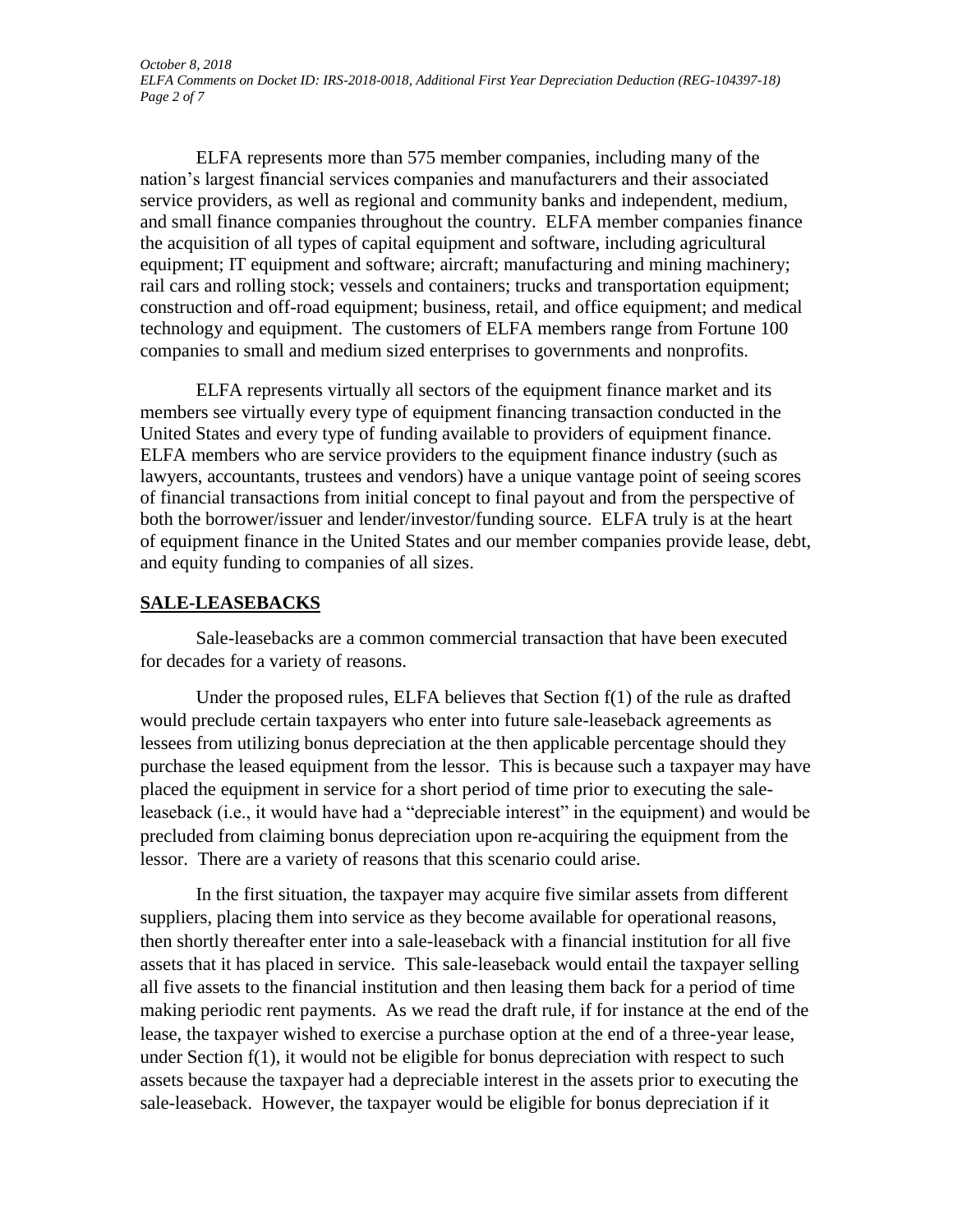purchased different assets, that served the same purpose, from a seller who was not a party to the original lease.

In the second situation, the taxpayer may purchase five assets from one supplier, which are going to be delivered over a period of time, say two months. For operational reasons, the taxpayer will begin using the first delivered asset when it is delivered and enter into the sale-leaseback with respect to all five assets when the fifth asset is delivered. Again, if the taxpayer wished to purchase the leased assets from the lessor, it would not be eligible for bonus deprecation with respect to the assets, but the taxpayer would be able to use bonus depreciation if it purchased different assets, that served the same purpose, from a seller who was not a party to the original lease. This seems to incentivize transactions that are not economically efficient.

Under tax law prior to December of 2017, the tax payer would never have depreciated these assets as long as the placement into service and the sale of the assets occurred in the same taxable year. Under current law, the taxpayer would also not depreciate the asset during the year that they acquired the asset because it sold the asset in the same year. We believe that if a taxpayer purchases assets from a lessor leasing the assets pursuant to a true lease, it should be eligible for bonus depreciation provided it never depreciated the asset in a previous tax year. To do otherwise creates an uneconomical situation where a taxpayer is better off returning equipment to a lessor and purchasing identical, save for the serial numbers, equipment from a third party.

It was for these reasons that ELFA recommends that the Treasury Department utilize a never-having-depreciated test when determining whether a taxpayer met the first use test. It is important to note that ELFA does not believe that taxpayers should be eligible for bonus deprecation in situations where they have depreciated that asset in a previous tax year. We believe that there are two possible solutions to this situation. The first would be to utilize a never having depreciated test. The second would be to add an additional exemption to f(1) allowing the additional first year depreciation in the case of a lessee exercising a purchase option at the end of the leaseback portion of a sale-leaseback assuming:

- The original sale-leaseback was between unrelated parties, and
- The leaseback was commenced within the same tax year of the asset first being placed in service by the seller/lessee.

Congress intended the provisions allowing for additional first year depreciation to promote capital formation for both new **and used** equipment. Nowhere in the legislative history is there any sign of Congressional intent to treat assets that have been leased any differently than other used assets. ELFA believes that the solutions we suggest to resolve these issues relating to sale-leasebacks provide no opportunity for abusive churning of assets. However, absent their adoption ELFA believes that there will be perverse economic incentives in place. These incentives potentially take lease purchase option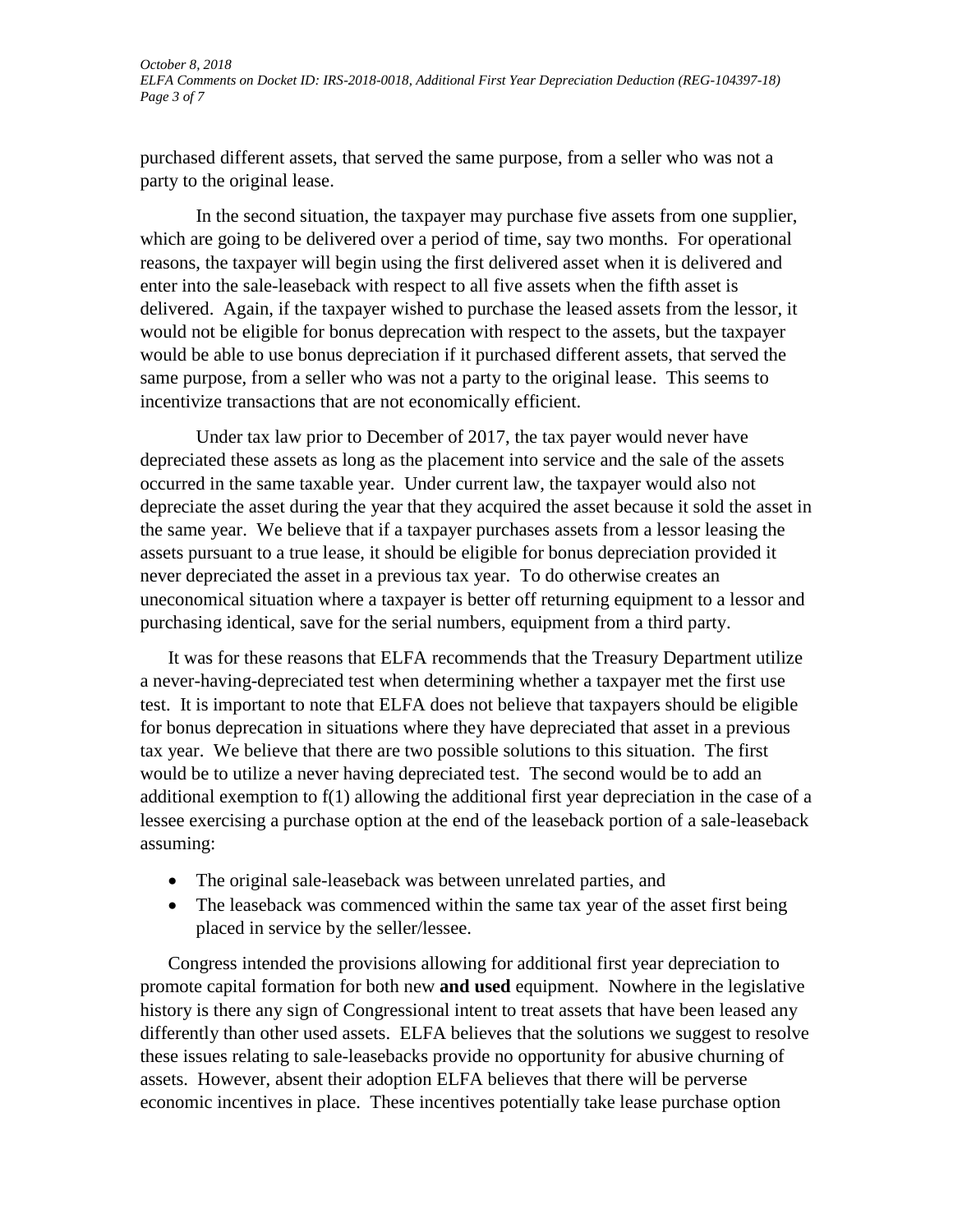*October 8, 2018 ELFA Comments on Docket ID: IRS-2018-0018, Additional First Year Depreciation Deduction (REG-104397-18) Page 4 of 7*

decisions that would be economically and practically efficient and make them uneconomic and impractical when compared to acquiring identical equipment (save for the serial numbers) from a third party.

## **SALE-LEASEBACKS PRIOR TO PASSAGE OF THE TAX CUTS AND JOBS ACT**

From a historical perspective, since 2008, under prior law a "3-month saleleaseback rule" had been in place to facilitate the efficiency of capital formation for lease financing of property for sale-leasebacks.

Under those rules, property sold and leased back within three months of being originally placed in service qualified for the special depreciation allowances often described as "bonus depreciation." In those cases, provided the lessee did not change, then the property was treated as originally placed in service by the taxpayer (the lessor) no earlier than the date of the last sale. For lessees affording themselves of this process, no tax depreciation was claimed on those assets included in the sale leasebacks executed within the three months. Lessees and lessors have been equally meticulous to assure compliance with this rule by carefully examining documents to ensure the asset purchases met the 3-month rule.

These rules recognized that efficient capital markets, including the leasing market, required administrative processes that are reasonable and make sense. Since 2008, thousands of assets have been leased using this sale-leaseback rule. Many of those leases were syndicated transactions which efficiently distributed large numbers of assets to multiple lessor investors. Many thousands of assets remain under leases originated prior to passage of the TCJA and were leased in compliance with the rules in place at the time.

ELFA believes that the problems alluded to in the previous section also apply to these existing leases. We believe that the solutions presented in that section would also solve these problems for existing leases.

# **ADDITIONAL GUIDANCE REQUEST LEASING TO TRADES OR BUSINESSES THAT ARE EXEMPTED FROM ADDITIONAL FIRST YEAR DEPRECIATION**

There remains at least one item that appears to be unaddressed by the proposed regulations. IRC  $\S168(k)(9)$  excludes from the definition of qualified property for additional first year depreciation eligibility any equipment used in several specific trades or businesses – including, but not limited to public utilities, farm businesses, and entities utilizing floor plan financing. The exclusion is by reference to IRC  $\S163(i)(7)(A)$  which defines those trades or businesses which are exempt from the new net interest expense limitations under §163.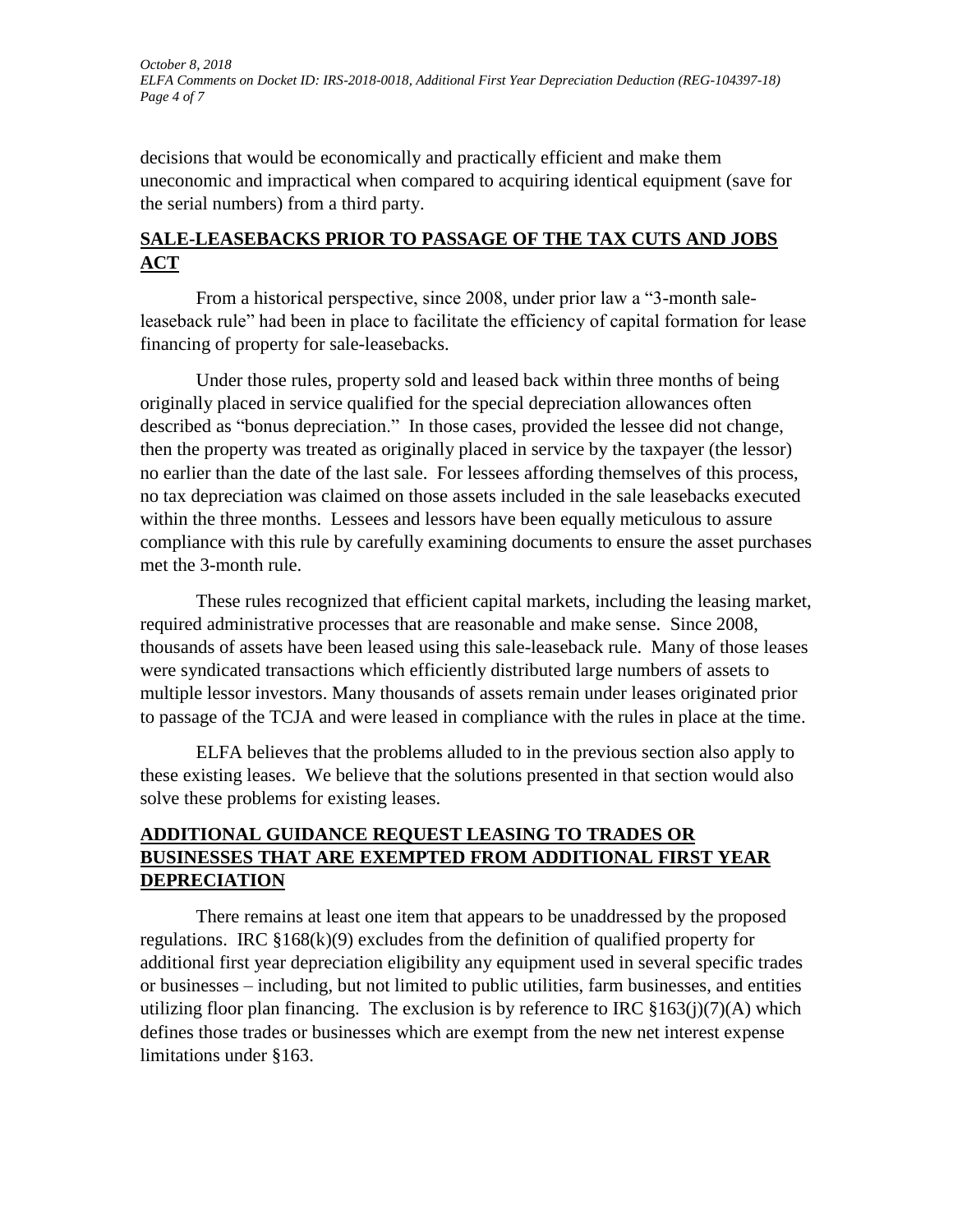*October 8, 2018 ELFA Comments on Docket ID: IRS-2018-0018, Additional First Year Depreciation Deduction (REG-104397-18) Page 5 of 7*

ELFA requests guidance regarding whether or not certain assets qualify for additional first year depreciation when they are leased by an entity that qualifies for additional first year depreciation to an entity that is not eligible for additional first year depreciation. The following chart is illustrative:



Public utilities are frequent users of lease financing, both for large assets such as electric generation stations, but also much more commonly for shorter lived assets such as service trucks and boom trucks. Farmers are frequent users of lease financing, for both financial reasons such as cash-flow, and for practical reasons, such as avoiding equipment obsolescence. Companies that utilize floor plan financing such as auto dealerships and construction equipment dealerships oftentimes may lease equipment they require to operate those businesses, such as computers, copiers, phone systems, and tools.

Several questions present themselves in these examples. Is a service truck actually used in the regulated trade or business of selling electricity? Is a truck owned by a financial institution (and so used in our business of equipment financing) but leased to a public utility considered "public utility property" or not? Is a combine owned by the original equipment manufacturer's captive finance arm and leased to a farmer, used in the trade or business of an electing farmer? Are copiers owned by an independent lessor, but used at an auto dealer who utilizes floor plan financing primarily used in that trade or business? Certainly, the taxpayer claiming bonus in each of these cases of such a lease (the lessor) is eligible, but the status of the property leased to an ineligible entity is unclear.

Currently, many lessees and lessors are uncertain about the bonus eligibility of property leased to an exempted entity, leading many market participants to adopt the conservative position absent clear guidance, which is a potentially inefficient financing outcome for all parties. Excluding bonus depreciation from the true lease pricing model has the impact of increasing the cost of the lease to the lessee. We do not believe an intended consequence of the rule was to increase the lease cost of these generic assets to these types of entities which play a vital role in our economy.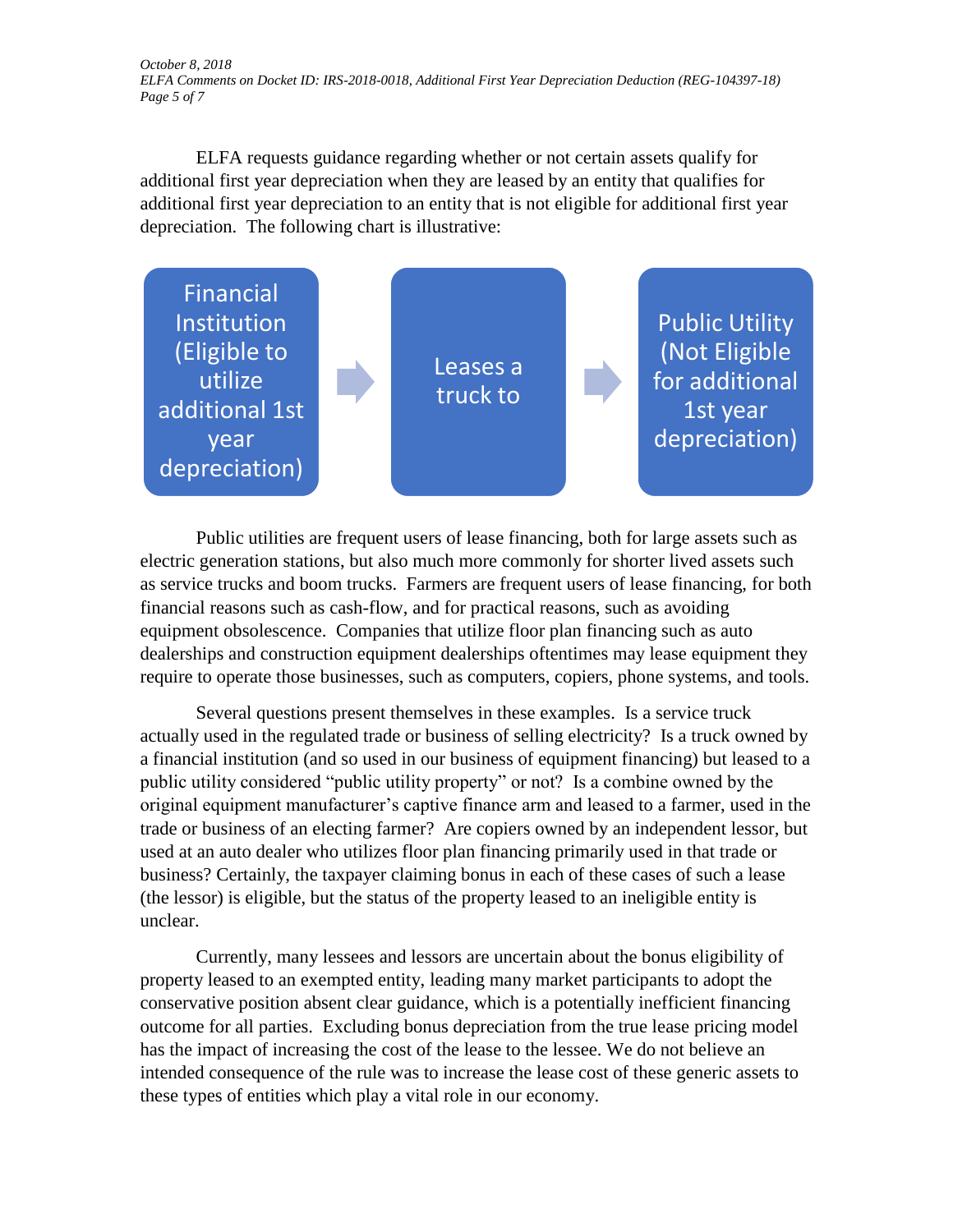ELFA would note that the exclusion from 100% bonus eligibility in the direct hands of a public utility was a clear trade-off for exclusion from the net interest expense limitations; however, lessors in all of these situations are subject to that net interest expense limitation, so the taxpayer claiming the 100% bonus would be subject to that related limitation.

Additionally, in many cases lessors are often not privy to that level of detailed information about the potential lessee. For instance, a lessor would not know or be expected to know whether an auto or construction equipment dealership utilizes floor financing or not. Similarly, many utilities may well have multiple different legal entities which individually lease assets such as construction equipment or bucket trucks. To expect a lessor to have this level of information about the operations of the entity leasing this type of asset seems administratively onerous in many cases.

Accordingly, ELFA believes that guidance is warranted making it clear that the owner of an asset, the lessor in our member companies' cases, is eligible for additional first year depreciation absent a reason that the owner of the asset, the lessor, is otherwise exempted.

#### **RECORD KEEPING RULES**

In the Supplementary Information preamble (Section 3(B)(ii) on page 13) to the new draft Regulations related to IRC 168(k), the Treasury Department and IRS request input, including tenor and rationale, on a potential safe harbor related to the maximum 'look back' period for assessing whether a taxpayer previously had a depreciable interest in a given property. This request acknowledges that the 'not previously used by' standard (IRC  $\S168(k)(2)(E)(ii)(I)$ ) with respect to 100% bonus depreciation eligibility creates an implicit obligation on the taxpayer to indefinitely track all prior asset ownership in order to assess the proper depreciation for any piece of used equipment purchased.

Given that the purpose of this 'not previously used by' standard is presumably to prevent asset churning by taxpayers, which implicitly presumes a very quick turn-around period so that use / control of the asset can be maintained, it seems that a 'look back' period of three years (inclusive of current tax year) is more than sufficient to prevent such churning abuse while also eliminating the need to maintain indefinite records on prior asset ownership in order to remain tax compliant. A safe harbor allowing taxpayers to assess only whether they or an affiliate had a prior depreciable interest in a specific asset within the last three tax years (inclusive of current tax year) will prevent churning abuse, while also allowing taxpayers to undertake only a reasonable amount of tax records due diligence in order to determine the proper depreciation treatment when acquiring used property. Having a prior depreciable interest in property that pre-dates the preceding three tax years (inclusive of current tax year), but where the taxpayer has not had more recent ownership of the asset, seems economically irrelevant to any current taxpayer